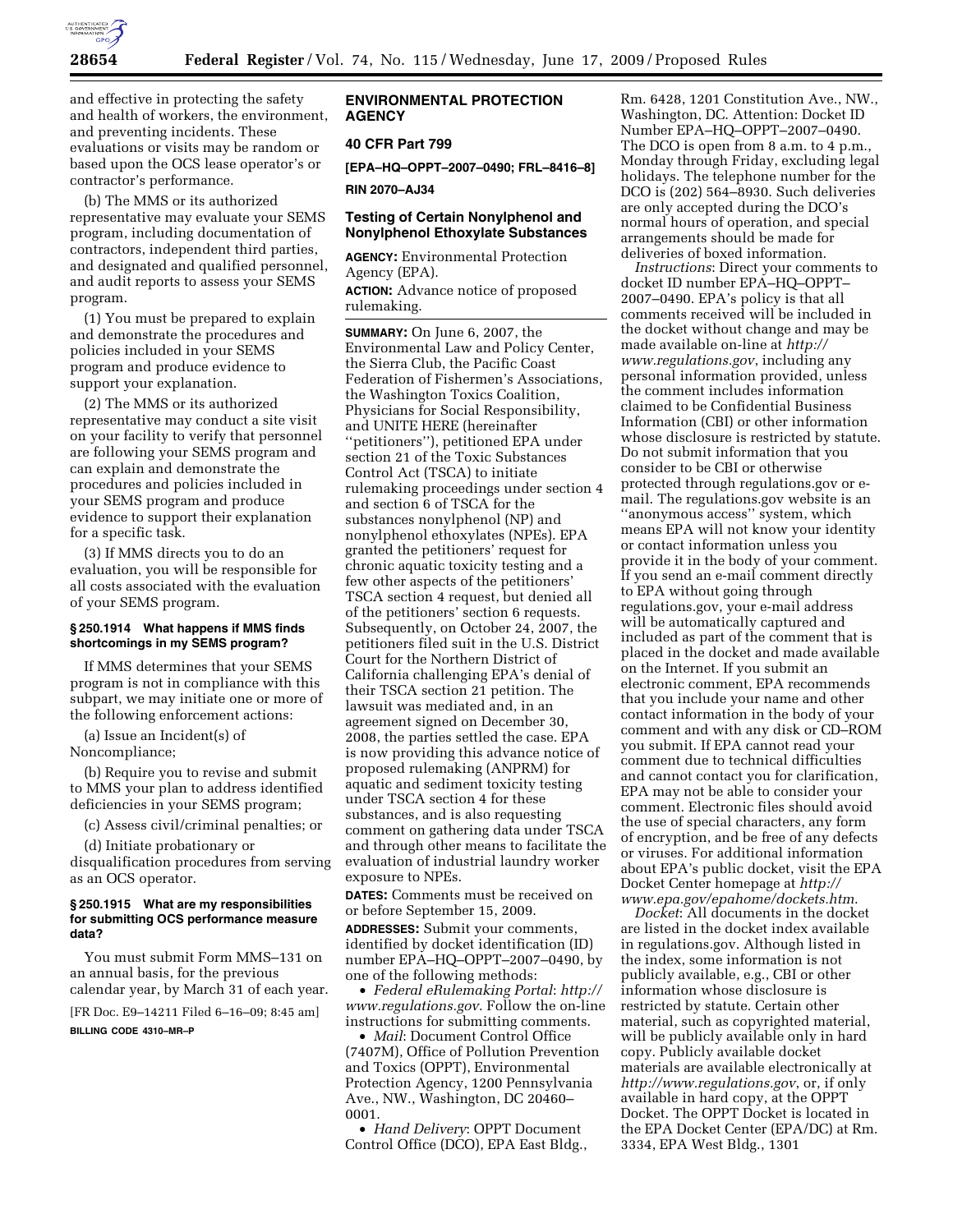Constitution Ave., NW., Washington, DC. The EPA/DC Public Reading Room hours of operation are 8:30 a.m. to 4:30 p.m., Monday through Friday, excluding Federal holidays. The telephone number of the EPA/DC Public Reading Room is (202) 566–1744, and the telephone number for the OPPT Docket is (202) 566–0280. Docket visitors are required to show photographic identification, pass through a metal detector, and sign the EPA visitor log. All visitor bags are processed through an X-ray machine and subject to search. Visitors will be provided an EPA/DC badge that must be visible at all times in the building and returned upon departure.

**FOR FURTHER INFORMATION CONTACT:** *For general information contact*: Colby Lintner, Regulatory Coordinator, Environmental Assistance Division (7408M), Office of Pollution Prevention and Toxics, Environmental Protection Agency, 1200 Pennsylvania Ave., NW., Washington, DC 20460–0001; telephone number: (202) 554–1404; e-mail address: *TSCA-Hotline@epa.gov*.

*For technical information contact*: John Schaeffer, Chemical Control Division (7405M), Office of Pollution Prevention and Toxics, Environmental Protection Agency, 1200 Pennsylvania Ave., NW., Washington, DC 20460– 0001; telephone number: (202) 564– 8173; e-mail address: *ccd.citb@epa.gov*. **SUPPLEMENTARY INFORMATION:** 

#### **I. General Information**

*A. Does this Action Apply to Me?* 

You may be interested in this action if you manufacture (defined by statute to include import) or process NP or NPEs. Potentially affected entities may include, but are not limited to:

• Chemical manufacturers (including importers) (NAICS codes 325, 32411, e.g., chemical manufacturing and petroleum refineries) of one or more of the subject chemicals.

• Surface active agent manufacturers (NAICS code 325613).

• Industrial launderers (NAICS code 81233).

This listing is not intended to be exhaustive, but rather provides a guide for readers regarding entities likely to be affected by this action. Other types of entities not listed in this unit could also be affected. The North American Industrial Classification System (NAICS) codes have been provided to assist you and others in determining whether this action might apply to certain entities. To determine whether you or your business may be affected by this action, you should carefully examine the applicability provisions in Unit II.B. and Unit II.D.1. If you have

any questions regarding the applicability of this action to a particular entity, consult the technical person listed under **FOR FURTHER INFORMATION CONTACT**.

# *B. What Should I Consider as I Prepare My Comments for EPA?*

1. *Submitting CBI*. Do not submit this information to EPA through regulations.gov or e-mail. Clearly mark the part or all of the information that you claim to be CBI. For CBI information in a disk or CD-ROM that you mail to EPA, mark the outside of the disk or CD–ROM as CBI and then identify electronically within the disk or CD–ROM the specific information that is claimed as CBI. In addition to one complete version of the comment that includes information claimed as CBI, a copy of the comment that does not contain the information claimed as CBI must be submitted for inclusion in the public docket. Information so marked will not be disclosed except in accordance with procedures set forth in 40 CFR part 2.

2. *Tips for preparing your comments*. When submitting comments, remember to:

i. Identify the document by docket ID number and other identifying information (subject heading, **Federal Register** date and page number).

ii. Follow directions. The Agency may ask you to respond to specific questions or organize comments by referencing a Code of Federal Regulations (CFR) part or section number.

iii. Explain why you agree or disagree; suggest alternatives and substitute language for your requested changes.

iv. Describe any assumptions and provide any technical information and/ or data that you used.

v. If you estimate potential costs or burdens, explain how you arrived at your estimate in sufficient detail to allow for it to be reproduced.

vi. Provide specific examples to illustrate your concerns and suggest alternatives.

vii. Explain your views as clearly as possible, avoiding the use of profanity or personal threats.

viii. Make sure to submit your comments by the comment period deadline identified.

#### **II. Background**

*A. What is the Purpose and Background of this ANPRM?* 

EPA is publishing this ANPRM as a follow-up to its response to certain TSCA section 4 test rule development requests made to EPA by the petitioners under TSCA section 21. Under TSCA

section 21, any person may petition EPA to initiate a rulemaking proceeding for the issuance, amendment, or repeal of a rule under TSCA sections 4, 6, or 8 or an order under TSCA sections 5(e) or 6(b)(2). In the petition filed under TSCA section 21 in June 2007, the petitioners' requested that EPA require manufacturers and importers to conduct certain health and safety studies under TSCA section 4, and also requested certain TSCA section 6(a) actions for NP and NPEs (Ref. 1).

In its response to the TSCA section 21 petition (Ref. 2), EPA agreed that there may be a need for aquatic chronic toxicity testing for the short-chain NPEs. However, as EPA noted in its response, the particulars of a proposed testing program to evaluate aquatic toxicity of NPEs are uncertain, including which, and how many test chemicals and test species to include. In regard to an additional TSCA section 4 request, EPA denied that epidemiological testing is necessary, but did conclude that there may be a need for data to determine exposure to industrial laundry workers. However, EPA believes that additional information is needed to resolve:

1. Whether an exposure study (or studies) of industrial laundry workers' exposure to NPEs is warranted, and if so,

2. What kind of exposure study(ies) should be performed. The TSCA section 21 petition and EPA's response, described in a **Federal Register** document that published on September 5, 2007, are available in the docket for this action (Refs. 1 and 2).

On October 24, 2007, the petitioners filed suit in the U.S. District Court for the Northern District of California (Ref. 56) challenging EPA's denial of the requests in the TSCA section 21 petition. This lawsuit was mediated and, in an agreement signed on December 30, 2008, the parties settled the case (Ref. 57). As part of the settlement, the parties agreed to ask the Court to dismiss the case with prejudice within 10 days of the publication of this ANPRM. Copies of the original filing and the final settlement agreement are available in the docket for this action (Refs. 56 and 57).

The purpose of this ANPRM is to solicit public input and obtain additional information relevant to whether and what kind of testing to propose concerning aquatic toxicity testing of NP and NPEs, and also to solicit comment relevant to establishing the necessity for, and the type of studies useful to, determining exposure of industrial laundry workers to NPEs. EPA is also soliciting comment on the cost of the proposed testing and the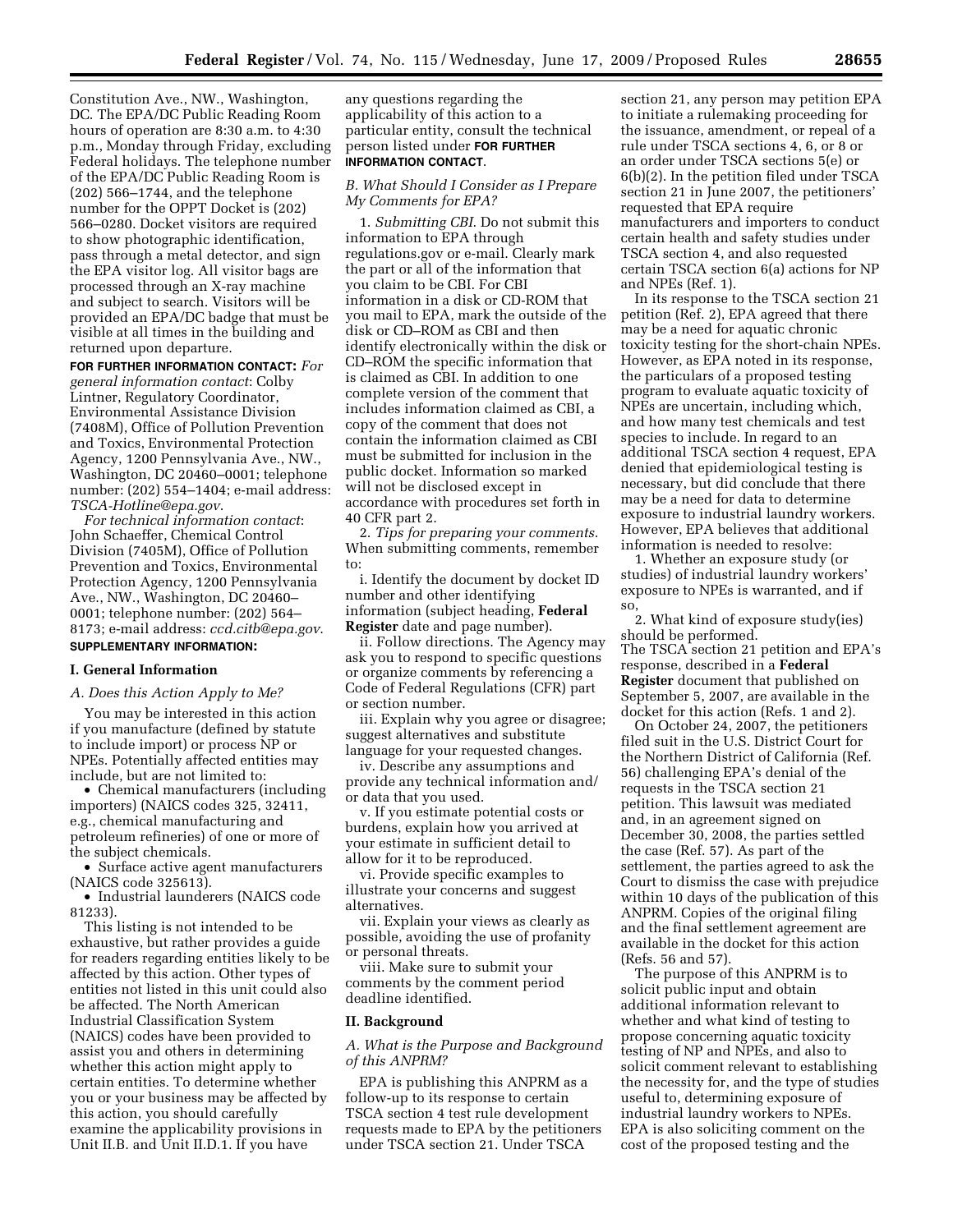capacity of laboratories to conduct the testing.

### *B. What are the Chemical Substances of Concern to EPA in this ANPRM?*

The chemicals of concern in this ANPRM are NPEs, especially the shortchain NPEs, and NP. NP has little direct use itself, but is used as an intermediate to produce other chemicals, especially long-chain NPEs (Ref. 3). NPEs are manufactured by combining NP with ethylene oxide in an iterative process forming a mixture of NPEs of various chain lengths of 4 to 80 ethoxylate (EO) groups (e.g., NP4EO to NP80EO) (Refs. 3 and 4). Commercially, the commonly used NPEs have chain lengths of 8 to 12 EO groups (Ref. 5). Commercial mixtures of NPEs may contain a mixture of NPEs of various chain lengths; and NPEs may occur in either straight, or, more typically, branched forms. Different chain lengths have different properties and determine the particular industrial application and uses of the NPE substances. Common uses of NPEs include such consumer products as laundry detergents, shampoos, household cleaners and latex paints. Industrial uses include their use as surfactants, detergents, wetting agents and defoamers, among other uses (Refs. 3, 4, 6, and 7).

# *C. What Testing is EPA Considering in this ANPRM?*

As described in this ANPRM, the testing EPA is considering is focused on aquatic toxicity testing for the shortchain NPEs, i.e., NP with one or two EO groups attached (NP1EO and NP2EO) and NP. As discussed in more detail in this unit, NP1EO, NP2EO, and NP occur in the environment mainly as degradation products of the longerchain NPEs. In its response to the petitioners, EPA agreed that data concerning the toxic effects of the shortchain NPEs appear to be limited for aquatic organisms. In addition, for NP and short-chain NPEs, EPA concluded that there may be insufficient data to evaluate the effects of these substances on sediment-dwelling organisms. Data that are available indicate that these substances are highly toxic to fish and invertebrates, causing lethality on an acute basis and effects on growth, reproduction, and survival with lowlevel chronic exposures (Refs. 31 and 32). While data exist that are indicative of these effects, for the short-chain NPEs, and also for sediment-dwelling organisms, data may be insufficient for EPA to adequately evaluate the risk to aquatic and sediment-dwelling organisms from exposures to NP and short-chain NPEs. EPA also recognizes

that at least part of the toxic mode of action for these substances may include disruption of the organism's endocrine system. For purposes of risk assessment, the testing EPA is considering in this ANPRM may adequately account for these effects. However, as additional data and test methods become available, EPA may propose testing protocols to better address endocrine disruption effects specifically.

NPEs and NP as a class of compounds are considered to be inherently, though not readily, biodegradable and, compared to some other surfactants, are relatively resistant to biodegradation (Refs. 4 and 6). In the environment and in wastewater treatment facilities (WWTFs), the long-chain NPEs degrade relatively quickly when compared to short-chain NPEs and NP (Refs. 8–12). Short-chain NPEs are more resistant to further degradation to NP (Ref. 13). With sufficient time NP is ultimately degraded to  $CO<sub>2</sub>$  and water (mineralization), but this process is much longer that the degradation of NPEs to NP (Refs. 3 and 13–15). As a result, although most NPEs are used and released as long-chain NPEs, concentrations of short-chain NPEs and NP are relatively high compared to the long-chain NPEs in WWTF effluent and in environmental samples (Refs. 3, 4, and 16–24).

The following studies are illustrative of sampling results for these compounds in U.S. waterways:

• A study by Rice et al. (2003) examined a 74 mile stretch of the Cuyahoga River, Ohio. They found that urbanized areas typically contain higher levels of NP and NPEs, with maximum concentrations found in water samples near WWTF discharge sites. At the sampling site closest to the Akron WWTF discharge location, 2.1 miles downstream, they found NP, NP1EO, NP2EO, and NP3EO at concentrations of 0.47, 0.60, 1.50, and 2.40 microgram/ Liter (μg/L), respectively. However, the combined NP to NPE3EO concentrations in water samples at 7 additional sites along the river were much lower, with total concentrations ranging from only 0.13 to 1.0 μg/L (Ref. 22).

• Similarly, Barber et al. (2000) found detectable levels of combined NP, NP1EO, and NP2EO of 3.36 μg/L (fall samples) and 3.20 μg/L (spring samples) in the Des Plaines River, which is dominated by wastewater. However, these compounds were not detected further downstream in the Illinois River (the Des Plaines and Kankakee Rivers combine to form the Illinois R.), which receives much less WWTF effluent (Ref. 25).

More extensive surveys of NPEs in U.S. waterways have also been undertaken:

• A comprehensive monitoring study of NP and NPEs in 30 U.S. rivers sponsored by the Chemical Manufacturers Association (now the American Chemistry Council (ACC)), was designed with the stated goal of characterizing the upper range of environmental NP and NPE concentrations in U.S. rivers (Refs. 21 and 49). This study found average levels of NP(3–17)EO (combined), NP2EO, NP1EO, and NP of 2.0 μg/L, 0.10 μg/L, 0.09 μg/L, and 0.12 μg/L, respectively, in water samples. The highest levels found were approximately 15 μg/L for NP(3–17)EO and 1 μg/L for each of the other substances measured. Most of the water samples contained non-detectable levels of NP and NPEs (level of detection approximately 0.1 μg/L for NP, NP1EO and NP2EO, and 1.6 μg/L for total NP(3–17)EO) (Ref. 21).

• In another study of 139 U.S. streams in 30 states conducted by the U.S. Geological Survey, NP, NP1EO, and NP2EO were 3 of 95 organic wastewater contaminants sampled for. Samples were taken downstream of areas anticipated to contain pollution from intense urbanization and livestock production. NP was one of the most frequently detected compounds (51%). NP1EO and NP2EO were also detected, though slightly less frequently (46% and 37%, respectively). For NP, NP1EO, and NP2EO the maximum detected concentration levels were 40 μg/L, 20 μg/L, and 9 μg/L, respectively, with the median estimated concentration of each substance being about 0.8 μg/L for NP, and 1 μg/L for NP1EO and NP2EO (Ref. 18).

NP and NPEs have also been reported in sediments. Because of their significant hydrophobicity, which increases with decreasing chain length, and relative resistance to degradation, which also increases with decreasing chain length, NPEs and especially NP and the short-chain NPEs tend to preferentially partition from water and accumulate in sediments at levels much higher than those reported in water (Refs. 3, 4, 6, 26, and 27). For example, Naylor et al. (1992) found that in sediment samples NP and NP1EO predominated (average levels of 162 μg/ kilogram (kg) and 18.1 μg/kg, respectively), with the highest sediment levels being about 3,000 μg/kg for NP and 175 μg/kg for NP1EO (Ref. 21). Bennett and Metcalfe (1998, 2000) found NP to be widely distributed in lower Great Lakes sediments with concentrations as high as 37,000 μg/kg in sediments near sewage treatment plants (Refs. 28 and 29). Rice et al.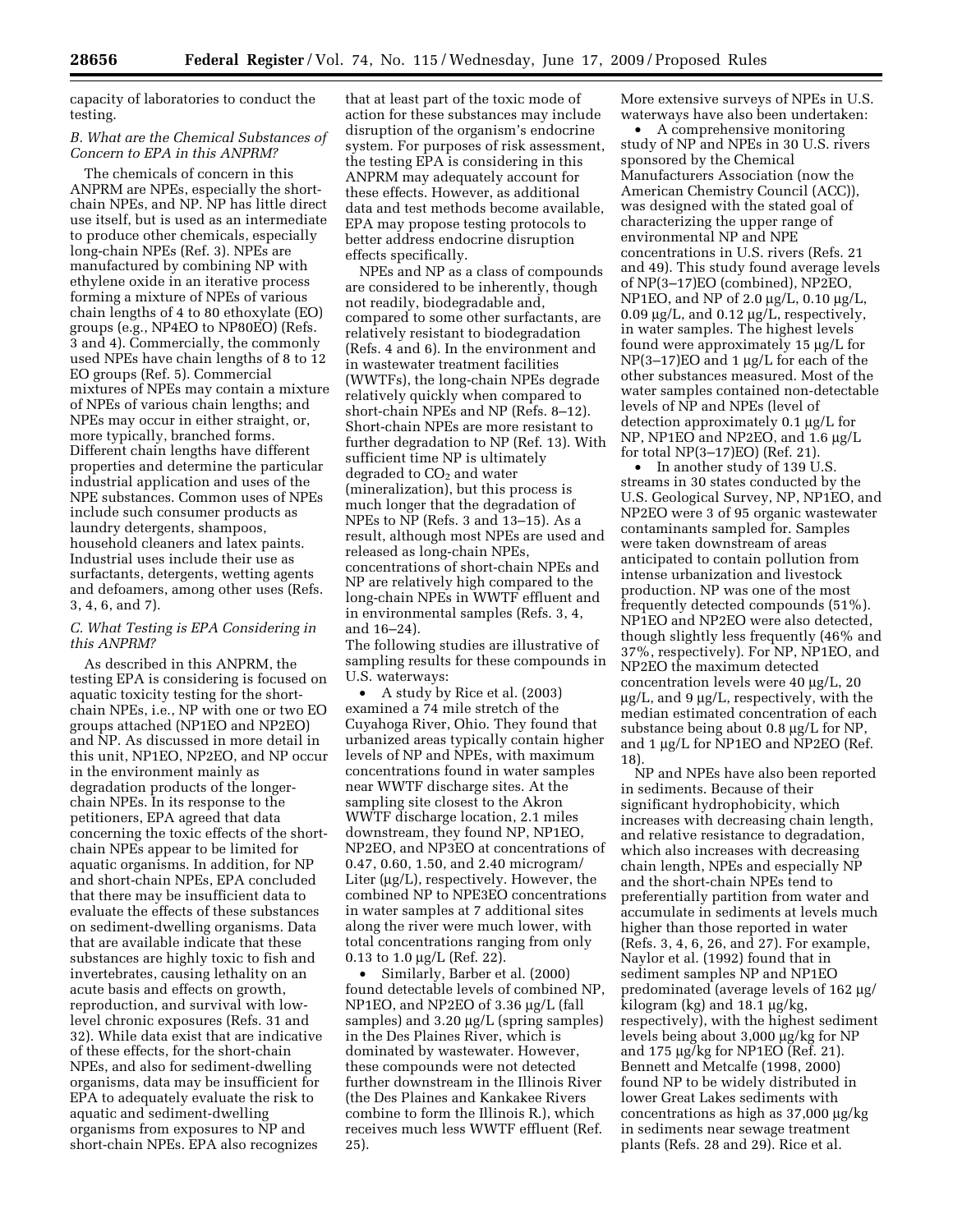(2003) measured sediment concentrations of NPEs and NP of 1,020 μg/kg dry weight in the Cuyahoga River, Ohio (Combined NP and NP(1–5)EO) (Ref. 22). Furthermore, in contrasting their observations with other published results, Rice et al. (2003) concluded that sediment levels of NPEs in the Cuyahoga River are low compared to some other areas; they noted, for example much higher levels were reported for the Detroit, Rouge, and Chicago Rivers (e.g., maximum reported levels of NP and/or NPEs from 49,000 to 60,000 μg/kg). In a marine/estuarine environment (Bernard Bayou, Mississippi), sediment concentrations ranged from 78 to 915 μg/kg for NP (average 509  $\mu$ g/kg), and 5 to 89  $\mu$ g/kg for NP1EO (average 11 μg/kg) (Ref. 49).

In WWTFs the degradation process of NPEs may vary depending on the efficiency of the WWTF and even according to the season of the year. However, even in cases where biodegradation of the long-chain NPEs is slowed (e.g., in winter or where wastewater treatment is poor), studies indicate that NP and the short-chain NPEs are still the predominant substances found after treatment (Refs. 3, 9, and 30).

## *D. What are the Issues for Comment Concerning Aquatic Toxicity Testing?*

EPA has identified a number of issues, on which it is specifically soliciting comment in regard to proposing aquatic toxicity testing for NP and NPEs. However, this is not intended as an exclusive list of issues and commenters are encouraged to provide comments on any issue pertaining to the aquatic toxicity of NP and NPE shortchain isomers, and the testing that may be necessary or appropriate. The issues on which EPA is specifically soliciting comments are:

• Selection of test substance identity and purity;

- Selection of extent of acute and chronic aquatic tests and test species;
- Selection of particular aquatic toxicity tests and test species for NPEs;
- Testing of NP in a saltwater fish species;
- Testing of NP and NPEs in freshwater and marine sediment; and
- Proposed testing for NP1EO and NP2EO as it relates to development of water quality criteria.
- In the discussions in this unit, EPA indicates its preliminary considerations regarding these issues:

1. *Selection of test substance identity and purity*. Currently, the aquatic toxicity testing EPA is considering would focus on testing NP and the short-chain NPEs, i.e., nonylphenol

with one or two ethoxylates groups attached. EPA is soliciting comment on the most appropriate selection and purity of NP and NPEs to test. At this time, considering presently available data on NP and NPEs, EPA believes that testing of NP (phenol, 4-nonylbranched: CAS number 84852–15–3) and NP1EO and/or NP2EO of 95% purity (laboratory grade) is appropriate for purposes of sufficiently predicting environmental risks from NP and NPEs as a chemical category. As noted in Unit II.C., NP1EO, NP2EO and NP occur in the environment mainly as degradation products of the longer-chain NPEs and, because of their relative resistance to degradation compared to the longerchain NPEs, these short-chain NPEs are commonly found in the aquatic environment (Refs. 22, 25, and 31). NPE toxicity also seems to increase with decreasing chain length (Refs. 32–34). Available toxicity studies indicate that the short-chain NPEs, for example, are about 100 times more toxic than the long-chain NPEs, and NP appears to be about 1.5 to two times more toxic than the short-chain NPEs (Refs. 3 and 35). In the environment, the alkylphenols are combinations of various isomers and congeners, including NP, which is a mix of substances in which the nonyl group may be branched or linear and which may be attached to the phenol ring ortho, meta, or para to the hydroxyl group (Ref. 4). The most predominant commercial NP substance for which EPA has developed aquatic life ambient water quality criteria is phenol, 4-nonylbranched (CAS number 84852–15–3), but tests on NP with CAS number 25154–52–3 (phenol, nonyl) were also used in developing these criteria (Ref. 4). Determining which test substance to specify for testing is a more complex issue in regard to the short-chain ethoxylates. On the TSCA inventory, both NP1EO (CAS number 27986–36–3) and NP2EO (CAS number 27176–93–8) are described with the term ''unspecified isomer lot.'' EPA has also identified NP1EO (CAS number 104– 35–8) and NP2EO (CAS number 27176– 93–8) whose name and CAS numbers indicate linear forms of these substances (although the actual structure may be branched); the NP1EO so identified is not present on the TSCA inventory; the NP2EO is.

With regard to who might ultimately be responsible for testing of these substances, the approach that EPA is considering proposing is that all manufacturers and processors of NP and NPEs of any chain length would be responsible for the testing. However,

EPA solicits comment on such an approach.

2. *Selection of extent of acute and chronic aquatic tests and test species*. For substances that are broadly distributed in the environment, as is the case for NP and NPEs, EPA's OPPT, in assessing hazard to substances which are considered highly toxic, and EPA's Office of Water (OW), in determining ambient water quality criteria, typically review test data for both freshwater and saltwater organisms (fish, invertebrates, and plants) in order to adequately predict aquatic toxicity to environmental species (Refs. 36–38 and 50 to 51). To further elucidate the aquatic toxicity of NP and NPEs, EPA is considering proposing a number of aquatic and sediment toxicity tests in fish, invertebrates and algae. Specific testing is discussed in more detail in this unit.

The petitioners requested testing of mixtures. EPA responded that, for purposes of evaluating the effects of mixtures of NP and NPEs, an assumption of additive toxicity was reasonable and a more pragmatic way to account for the toxicity of mixtures of these substances to aquatic organisms (Refs. 1 and 2). This is because if effects are additive, the effects of mixtures can be effectively predicted from toxicity studies done on single substances. Two recent papers have examined the issue of additive toxicity for NP and NPEs. These papers present test results for mixtures of NP and the short-chain NPEs on fathead minnows and two species of daphnids, planktonic freshwater crustaceans also known as water fleas (Refs. 52 and 53). TenEyk and Markee (2007) concluded from testing with fathead minnows (*Pimephales promelas*) and water fleas (*Ceriodaphnia dubia*) that both potential additivity and synergism (where toxicity of the mixture is greater than additive) were observed (Ref. 52). Conversely, in tests with another water flea species (*Daphnia magna*), Sun and Gu (2005) concluded that potential antagonism (where toxicity of the mixture was less than additive) was seen (Ref. 53). EPA notes that these testing results indicate the substantial difference in the conclusions regarding the type of interaction (antagonism vs. additivity vs. synergism) that can potentially occur due to any number of factors related to biology, chemistry, experimental variables, etc. However, in considering the limitations associated with the study designs, EPA notes that, in both studies, the deviations observed from a simple additivity interaction are sufficiently small (a factor of approximately two or less) as to make additivity a reasonable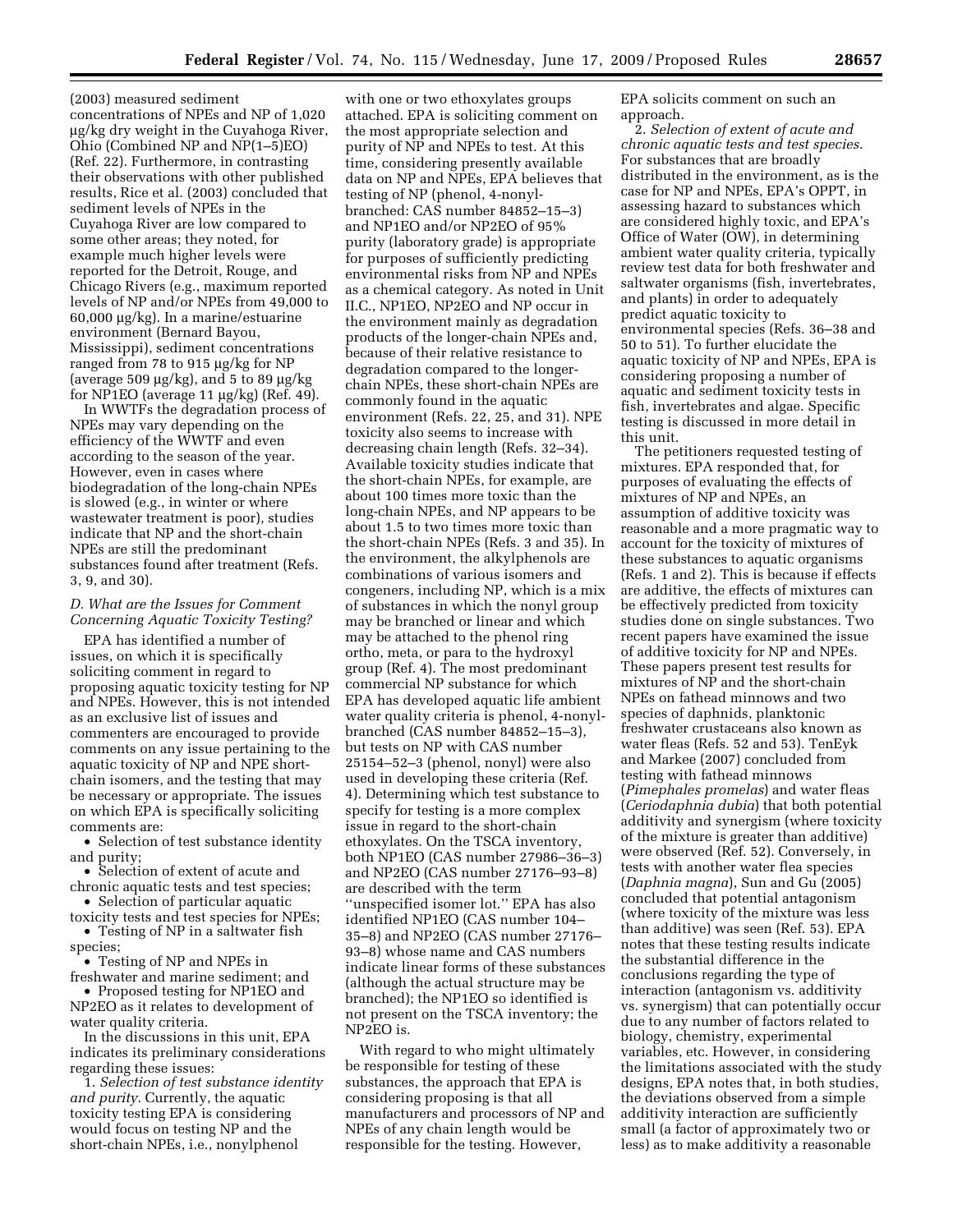assumption for any evaluation of these compounds at this time. Two–fold is well within the range of inter-laboratory variability that one might expect in the results of testing a single chemical in the same species from one laboratory to another, and is far lower than the variability observed for toxicity of the same chemical to different aquatic species, which, in the case of NP, can exceed 100–fold (Refs. 32 and 55).

Therefore, it is EPA's current view that testing of individual NP and NPE substances as EPA is considering proposing in this ANPRM, will provide sufficient information needed to evaluate the toxicity of mixtures of these substances (for example, by using a toxic equivalent factor (TEF) approach). However, EPA is soliciting comment on whether testing intended to address the potential for additive toxicity should be conducted consistent with the protocol used in the TenEyck and Markee study (Ref. 52), as suggested by the petitioners. EPA is also soliciting comment on alternative approaches to investigating the potential toxicity of mixtures of NP and the various short-chain NPEs.

3. *Selection of particular aquatic toxicity tests and test species for NPEs*. To further determine the aquatic toxicity of NPEs, EPA is considering proposing chronic testing in freshwater fish, both warm and coldwater species (e.g., fathead minnow, *Pimephales promelas*, and rainbow trout, *Oncorhynchus mykiss*); chronic testing in a freshwater invertebrate (e.g., *Daphnia magna*); and testing in freshwater algae (e.g.,

*Pseudokirchneriella subcapitata*; formerly *Selenastrum capricornutum*). EPA is also considering testing in a saltwater fish (e.g., sheepshead minnow, (*Cyprinodon variegatus*), chronic testing in a saltwater invertebrate (e.g., mysid shrimp, *Mysidopsis bahia*), and testing in saltwater algae (e.g., *Skeletonema costatum*)). In order to set appropriate test concentration levels, and to develop-acute-to-chronic ratios, EPA is also considering acute testing be performed by the same laboratory doing the chronic fish and invertebrate testing.

4. *Testing of NP in a saltwater fish species.* EPA has developed water quality criteria (WQC) for NP (Ref. 4). However, as EPA noted in that document, the WQC for NP (CAS number 84852–15–3) was developed without adequate chronic toxicity data for a saltwater fish species. EPA is therefore considering proposing that acute and chronic toxicity testing of NP be performed in a single laboratory in order to fill that missing chronic toxicity data need, and also to calculate an acute-to-chronic ratio. EPA is

considering proposing that the sheepshead minnow be the test species for this possible testing requirement.

5. *Testing of NP and NPEs in freshwater and marine sediment*. EPA noted in its response to the NP-NPE TSCA section 21 petition that information on the toxicity of NP in sediment, in both freshwater and marine/estuarine habitats, is limited and that it would consider additional testing under TSCA section 4 to obtain needed data. EPA is considering proposing acute and chronic sediment toxicity testing in freshwater and marine species of benthic invertebrates for NP, NP1EO, and/or NP2EO, where adequate data are lacking. Specifically, EPA is considering proposing the amphipod (*Hyalella azteca*) as the freshwater test species (acute and chronic testing) (Ref. 39). EPA is also requesting, as per the discussion in Unit II.D.2., comment on whether to require section 4 testing of NPE and NP on a sediment organism, e.g., *Hyalella azteca*, in order to fill the information gaps on additive toxicity. Regarding the marine environment, EPA is considering proposing testing in two species: acute testing in a marine amphipod (*Rhepoxynius abronius*), which, besides being a purely marine species, has a large data base of toxicity testing available; and acute and chronic testing in an estuarine amphipod, (*Leptocheirus plumulosus*) (Refs. 40 and 41). EPA would consider using the results from both *Leptocheirus* and *Rhepoxynius* to estimate chronic toxicity to *Rhepoxynius*, for which a chronic toxicity test method is not available.

6. *Proposed testing for NP1EO and NP2EO as it relates to development of water quality criteria*. EPA has derived recommended ambient water quality criteria (AWQCs) only for NP (Ref. 4). An EPA-recommended AWQC is a level of a pollutant or other measurable substance in water that, when met, will protect aquatic life and/or human health. EPA publishes recommended AWQCs pursuant to Section 304(a) of the Clean Water Act, which directs EPA to publish criteria accurately reflecting the latest scientific knowledge on such factors as ''the kind and extent of all identifiable effects . . . expected from the presence of pollutants in any body of water.'' 33 U.S.C 1314(a)(1)(A). As discussed in this unit, NP is more persistent and toxic, and frequently more abundant in the environment, than NPEs. Because of its relative persistence and toxicity compared to NPEs, most research has focused on NP as a chemical substance of concern. For these same reasons, development of data for NP was considered of priority

importance for derivation of AWQCs. (Development of AWQC generally involves extensive and specific test data (Refs. 4 and 38)). In this ANPRM, EPA is considering proposing more limited testing that would sufficiently characterize the toxicity of NP1EO and NP2EO to enable a reasoned assessment of risk from these substances. However, the data developed could also be useful to OW should they pursue development of NPE AWQCs.

## *E. What are the Issues Concerning Exposure of NPEs to Industrial Laundry Workers?*

The petitioners requested that EPA conduct an epidemiology study of industrial laundry workers who may be exposed to NP and NPEs in detergents. As noted in EPA's response to the petition, before an epidemiology study can be effectively designed or conducted, there needs to be sufficient exposures to a substance to warrant a study of human health effects potentially attributable to those exposures. As noted in the comments submitted by the Uniform and Textile Service Association (UTSA) and the Textile Rental Services Association (TRSA), approximately 90% of industrial laundries use injected liquid detergent (Ref. 42). Given the low volatility (Ref. 43) and negligible dermal absorption of NP and NPE (Ref. 44), EPA does not expect that where liquid detergents are used these industrial laundry operations will present a significant exposure potential to workers. However, as agreed to in the Settlement Agreement (Ref. 57), EPA is soliciting comment on that conclusion in this ANPRM. Additionally, EPA is soliciting information on specific circumstances or scenarios which may result in workers being exposed. Examples included exposure scenarios resulting from spills. EPA would be interested in the extent to which those types of exposures would present risks to workers. EPA would also be interested in receiving comments on the best ways to obtain data or information on such exposures.

For the approximately 10% of industrial laundry operations and an unknown number of institutional laundry operations that may use powdered detergent, EPA believes there is potential for inhalation exposure to dust containing NP and NPE by workers and that the number of potentially exposed workers involved could be substantial (Ref. 45). As these concerns are based on estimates, not actual exposure monitoring data, they would not support a conclusion that there are sufficient exposures to warrant an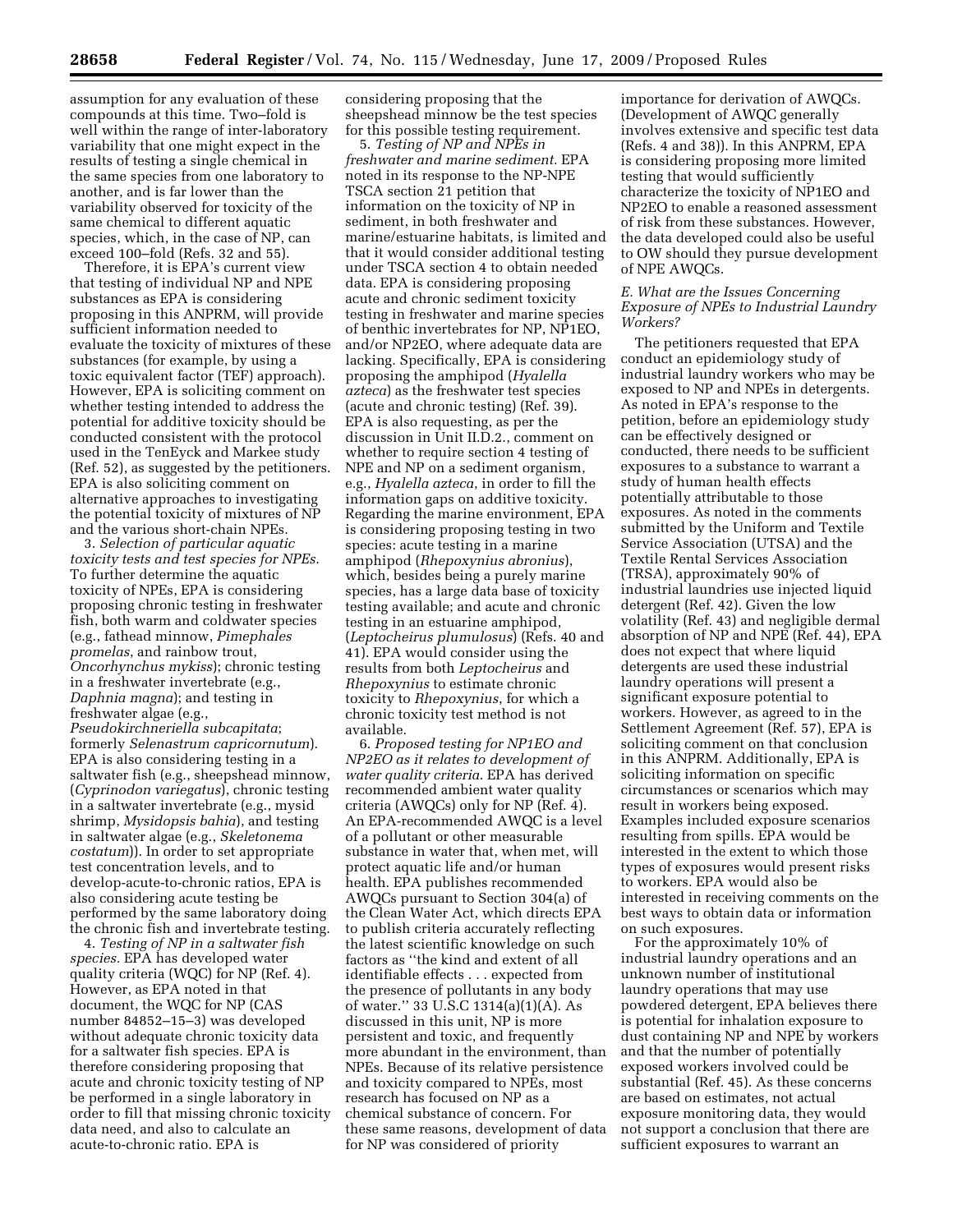epidemiology study. However, EPA considers that obtaining additional exposure information may be warranted to reasonably assess the potential for risk associated with this exposure scenario in particular.

EPA has examined the regulatory status, as well as other studies, of various components of detergents that are used in consumer, industrial, and institutional laundry operations (Refs. 46, 47, and 48). Exposure limits for subtilisins, enzymes used in detergent formulations, have been established by the American Conference of Industrial Hygienists (ACGIH) and the National Institute for Occupational Safety and Health (NIOSH). Air monitoring to ensure the levels are maintained is recommended and personal monitoring equipment for subtilisins or other common enzyme detergents is available (Ref. 47). In addition, the Organization for Economic Co-operation and Development (OECD) Screening Information Data Set (SIDS) report on linear alkyl sulfonates, another common laundry detergent component, suggests that the hazard warnings and routine practices (protective equipment use and rinsing of residuals from contact) will sufficiently limit exposure and subsequent absorption (Ref. 48). The potential for exposure to NP based chemicals in detergents should already be mitigated by the policies in place for the other detergent components. However, based on EPA's draft engineering report (Ref. 45), EPA believes that specific monitoring for NP or NPE, using the analogous methodology for monitoring enzyme exposure, may be warranted to ensure that these routine practices are also protecting from NP exposures.

Accordingly, while EPA denied the petitioners' specific request for an epidemiology study, EPA is soliciting comment on the best means to obtain information on NP and NPE exposures of laundry workers, especially where powdered detergents are used (e.g., whether through requiring an exposure study, workplace exposure monitoring, the voluntary submission of existing monitoring data, or other means). In addition, although EPA does not believe it has evidence sufficient to support the same level of concern for liquid detergents as for powdered detergents, EPA is soliciting comment on whether and how to obtain data on specific scenarios that may result in exposure to laundry workers from liquid detergents, as well as powdered detergents.

## *F. What is the Agency's Authority for Taking this Action?*

EPA is issuing this ANPRM on certain health and environmental effects testing for certain NP and NPE chemical substances under TSCA section 4(a) (15 U.S.C. 2603(a)).

Section  $2(b)(1)$  of TSCA (15 U.S.C. 2601(b)) states that it is the policy of the United States that ''adequate data should be developed with respect to the effect of chemical substances and mixtures on health and the environment and that the development of such data should be the responsibility of those who manufacture [which is defined by statue to include import] and those who process such chemical substances and mixtures[.]'' To implement this policy, TSCA section 4(a) provides that EPA shall require by rule that manufacturers and processors of chemical substances and mixtures conduct testing if the Administrator finds that:

(1)(A)(i) the manufacture, distribution in commerce, processing, use, or disposal of a chemical substance or mixture, or that any combination of such activities, may present an unreasonable risk of injury to health or the environment,

(ii) there are insufficient data and experience upon which the effects of such manufacture, distribution in commerce, processing, use, or disposal of such substance or mixture of any combination of such activities on health or the environment can reasonable be determined or predicted, and

(iii) testing of such substances or mixture with respect to such effects is necessary to develop such data; or

(B)(i) a chemical substance or mixture is or will be produced in substantial quantities, and (I) it enters or may reasonably be anticipated to enter the environment in substantial quantities or (II) there is or may be significant or substantial human exposure to such substance or mixture,

(ii) there are insufficient data and experience upon which the effects of the manufacture, distribution in commerce, processing, use, or disposal of such substance or mixture or of any combination of such activities on health or the environment can reasonable be determined or predicted, and

(iii) testing of such substance or mixture with respect to such effects is necessary to develop such data; and

(2) in the case of a mixture, the effects which the mixture's manufacture, distribution in commerce, processing, use or disposal or any combination of such activities may have on health or the environment may not be reasonably and more efficiently determined or predicted by testing the chemical substances which comprise the mixture[.]  $(15 \text{ U.S.C. } 2603(a))$ 

If EPA makes these findings for a chemical substance or mixture, the Administrator shall require that testing be conducted on that chemical substance or mixture. The purpose of

the testing would be to develop data about the substance's or mixture's health and environmental effects for which there is an insufficiency of data and experience, and which are relevant to a determination that the manufacture, distribution in commerce, processing, use, or disposal of the substance or mixture, or any combination of such activities, does or does not present an unreasonable risk of injury to health or the environment. (15 U.S.C. 2603(a))

Once the Administrator has made the relevant findings under TSCA section 4(a), EPA may require any type of health or environmental effects testing necessary to address unanswered questions about the effects of the chemical substance. EPA need not limit the scope of testing required to the factual basis for the TSCA section  $4(a)(1)(A)$  or  $(B)$  findings as long as EPA also finds that there are insufficient data and experience upon which the effects of the manufacture, distribution in commerce, processing, use, or disposal of such substance or mixture or of any combination of such activities on health or the environment can reasonably be determined or predicted, and that testing is necessary to develop such data. This approach is explained in more detail in EPA's TSCA section 4(a)(1)(B) Final Statement of Policy published in the **Federal Register** issue of May 14, 1993 (58 FR 28736, 28738– 28739) (B Policy).

### **III. References**

1. Ettinger, A.; Geertsma, M.; Hopkins, E.; Neltner, T.; Dickey, P.; Grader, Z.; McCally, M.; and Frumin, E. 2007. Letter from Environmental Law and Policy Center, Sierra Club, Washington Toxics Coalition, Pacific Coast Federation of Fisherman's Associations, Physicians for Social Responsibility, and UNITE HERE to Stephen Johnson, Administrator, Environmental Protection Agency. Re: Citizen Petition to EPA Regarding Nonylphenol and Nonylphenol Ethoxylates. June 5, 2007.

2. EPA. TSCA Section 21 Petition on Nonylphenol and Nonylphenol Ethoxylates; Response to Citizens' Petition. Notice. **Federal Register** (72 FR 50954, September 5, 2007) (FRL–8146– 2). Available on-line at *http:// www.epa.gov/fedrgstr*.

3. Environment Canada. Canadian Environmental Quality Guidelines for Nonylphenol and its Ethoxylates (Water, Sediment, and Soil). Scientific Supporting Document. Ecosystem Health: Science-based Solutions Report No. 1–3. National Guidelines and Standards Office, Environment Canada, Ottawa. 189 pp. August 2002.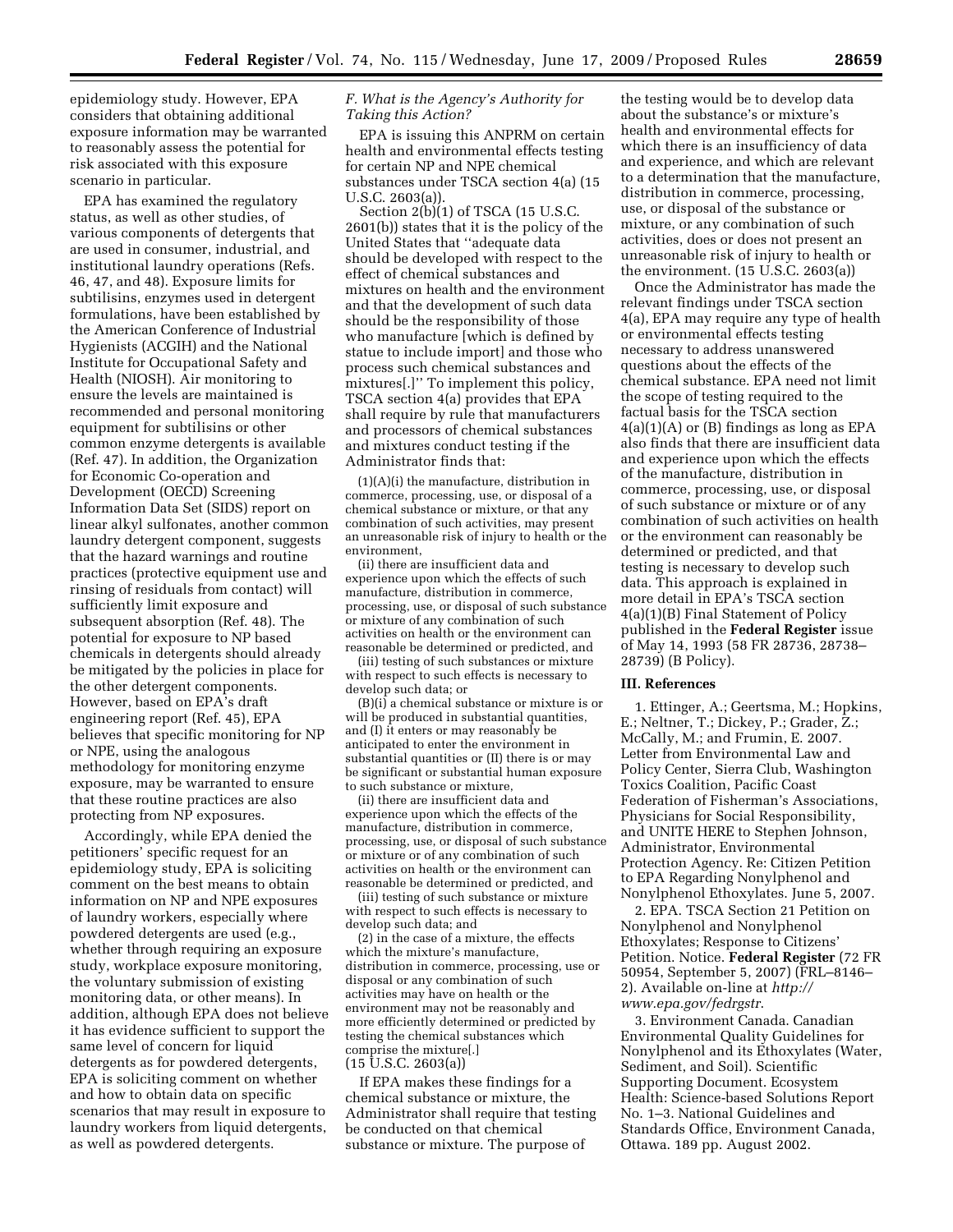4. EPA. 2005. Aquatic Life Ambient Water Quality Criteria—Nonylphenol Final. U.S. Environmental Protection Agency, Office of Water, Washington, DC. EPA–822–R–05–005. 96 pp.

5. Reed, H.W.B. 1978. Alkylphenols. Pp. 72–96. In: Grayson, M.; Eckroth, D.; Mark, H.F.; Othmer, D.F.; Overberger, C.G., and Seaborg, G.T. (eds). Kirdk-Othmer Encyclopedia of Chemcial Technolgy. 3rd Edition. Volume 2. John Wiley and Sons, New York, NY.

6. European Commission—Joint Research Centre. Institute for Health and Consumer Protection. European Chemicals Bureau. 2002. European Risk Assessment Report. 4-nonyl-phenol (branched) and nonylphenol. CAS No: 84852–15–3, 25154–52–3. EINECS No.: 284–325–5, 246–672–0. Series: 2nd Priority List, Volume 10. Final Report.

7. Metcalfe, C.; Hoover, L.; and Sang, S. 1996. Nonylphenol ethoxylates and their use in Canada. World Wildlife Fund Canada, Toronto.

8. Giger, W.; Brunner, P.H.; and Schaffner, C. 1984. 4-Nonylphenol in sewage sludge: Accumulation of toxic metabolites from nonionic surfactants. *Science*. 225:623–625.

9. Ahel, M.; Hrsak, D.; and Giger, W. 1994a. Aerobic transformation of shortchain alkylphenol polyethoxylates by mixed bacterial cultures. *Archives of Environmental Contamination and Toxicology*. 26:540–548.

10. Ahel, M.; Giger, W.; and Koch, M. 1994b. Behaviour of alkylphenol polyethoxylates surfactants in the aquatic environment. *Water Research*. 28:1131–1142.

11. Naylor, C.G. 1995. Environmental fate and safety of nonylphenol ethoxylates. *Textile Chemist and Colorist*. 27:29–33.

12. Komori, K.; Yuji, O.; Yasomima, M.; Suzuki, Y.; and Tanaka, H. 2005. Occurrence of nonylphenol, nonylphenol ethoxylate surfactants and nonylphenol carboxylic acids in wastewater in Japan. *Technology*. 305– 310.

13. Maguire, R.J. 1999. Review of the persistence of nonylphenol and nonylphenol ethoxylates. *Water Quality Research Journal of Canada*. 34:37–78.

14. Staples, C.A.; Williams, J.B.; Blessing R.L.; and Varineau, P.T. 1999. Measuring the biodegradability of nonylphenol ether carboxylates, octylphenol ether carboxylates and nonylphenol. *Chemosphere*. 38:2029– 2039.

15. Staples, C.A.; Naylor, C.G.; Williams, J.B.; and Gledhill, W.E. 2001. Ultimate biodegradation of alkylphenol ethoxylate surfactants and their biodegradation intermediates.

*Environmental Toxicology and Chemistry*. 20:2450–2455.

16. Bennie, D.T.; Sullivan, C.A.; Lee, H.; Peart, T.E.; and Maguire, R.J. 1997. Occurrence of alkylphenols and alkylphenol mono- and di-ethoxylates in natural waters of the Laurentian Great Lakes basin and the upper St. Lawrence River. *Science of the Total Environment*. 193:263–275.

17. Bennie, D.T. 1999. Review of the environmental occurrence of alkylphenols and alkylphenol ethoxylates. *Water Quality Research Journal of Canada*. 34:79–122.

18. Kolpin, D.W.; Furlong, E.T.; Meyer, M.T.; Thurman, E.M.; Zaugg, S.D.; Barber, L.B.; and Buxton, H.T. 2002. Pharmaceuticals, hormones and other organic wastewater contaminants in U.S. streams, 1999–2000: A national reconnaissance. *Environmental Science and Technology*. 36:1202–1211.

19. Lee, H.-B. and Peart, T.E. 1995. Determination of 4-nonylphenol in effluent and sludge from sewage treatment plants. *Analytical Chemistry*. 67:1976–1980.

20. Naylor, C.G. Environmental fate of alkylphenol ethoxylates. *Soap Cosmetics Chemical Specialties*. August 1992.

21. Naylor, C.G.; Mieure, J.P.; Adams, W.J.; Weeks, J.A.; Castaldi, F.J.; Ogle, L.D.; and Romano, R.R. 1992. Alkylphenol ethoxylates in the environment. *Journal of the American Oil Chemists' Society*. 69:695–708.

22. Rice, C.; Schmitz-Afonso, I.; Loyo-Rosales, J.; Link, E.; Thoma, R.; Fay, L.; Altfater, D.; and Camp, M. 2003. Alkylphenol and alkylphenol ethoxylates in carp, water, and sediment from the Cuyahoga River, Ohio. *Environmental Science and Technology*. 37:3747–3754.

23. Sabik, H.; Proulx, S.; Gagne, F.; Blaise, C.; Marcogliese, D.; Chiron, S.; and Jeannot, R. 2000. Estrogenic compounds in the St. Lawrence River near Montral: occurrence and bioaccumulation by mussels (*Elliptio complinata*). Annual meeting of the International Association for Great Lakes Research (IAGLR). May 22–26, 2000. Cornwall, Ontario.

24. Sekela, M.; Brewer, R.; Moyle, G.; and Tuominen, T. 1999. Occurrence of an environmental estrogen (4 nonylphenol) in sewage treatment plant effluent and the aquatic receiving environment. *Water Science and Technology*. 39:217–220.

25. Barber, L.B.; Brown, B.K.; and Zaugg, S.D. 2000. Potential endocrine disrupting organic chemicals in treated municipal wastewater and river water. Pp. 97–123. In: Keith, L.H.; Jones-Lepp, T.L.; and Needham, L.L. (eds).

Environmental Endocrine Disruptors, ACS Symposium Series 747. American Chemical Society, Washington, DC.

26. John, D.M.; House, W.A.; and White, G.F. 2000. Environmental fate of nonylphenol ethoxylates: differential adsorption of homologs to components of river sediment. *Environmental Toxicology and Chemistry*. 19:293–300.

27. Bennie, D.T.; Sullivan, C.A.; Lee, H.-B.; and Maguire, R.J. 1998. Alkylphenol polyethoxylates metabolites in Canadian sewage treatment plant waste streams. *Water Quality Research Journal of Canada*. 33:231–252.

28. Bennet, E.R. and Metcalfe, C.D. 1998. Distribution of alkylphenol compounds in Great Lakes sediments, United States and Canada. *Environmental Toxicology and Chemistry*. 17:1230–1235.

29. Bennet, E.R. and Metcalfe, C.D. 2000. Distribution of degradation products of alkylphenol ethoxylates near sewage treatment plants in the lower Great Lakes, North America. *Environmental Toxicology and Chemistry*. 19:784–792.

30. Loyo-Rosales, J.E.; Rice, C.P.; and Torrents, A. 2007. Fate of octyl- and nonylphenol ethoxylates and some carboxylated derivatives in three American wastewater treatment plants. *Environmental Science and Technology*. 41:6815–6821.

31. Staples, C.; Mihaich, E.; Carbone, J.; Woodburn, K.; and Klecka, G. 2004. A weight of evidence of the chronic ecotoxicity of nonylphenol ether carboxylates and nonylphenol. *Human and Ecological Risk Assessment*. 10:999–1017.

32. Servos, M.R. 1999. Review of the aquatic toxicity, estrogenic responses and bioaccumulation of alkylphenols and alkylphenol polyethoxylates. *Textile Chemist and Colorist*. 27:29–33. 33. Yoshimura, K. 1986.

Biodegradation and fish toxicity of nonionic surfactants. *Journal of the American Oil Chemists' Society*. 63:1590–1596.

34. Staples, C.A.; Weeks, J.; Hall, J.F.; and Naylor, C.G. 1998. Evaluation of aquatic toxicity and bioaccumulation of C8- and C9-alkylphenol polyethoxylates. *Environmental* 

*Toxicology and Chemistry*. 17:2470– 2480.

35. Canadian Council of Ministers of the Environment. 2001. Canadian water quality guidelines for the protection of aquatic life: Nonylphenol and its ethoxylates. Canadian Council of Ministers of the Environment. Winnipeg, Ontario.

36. Zeeman, M. and Gilford, J. 1993. Environmental fate and safety of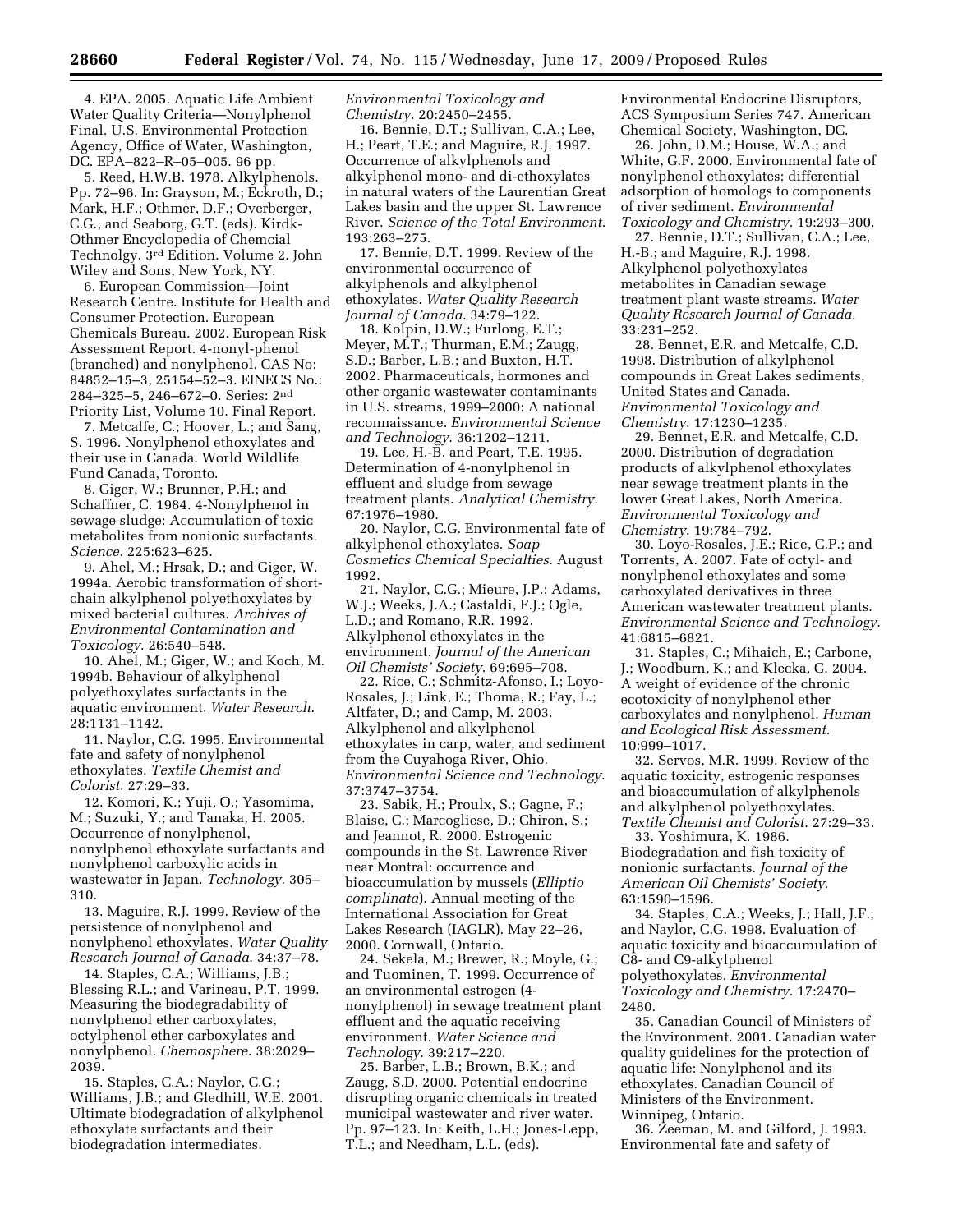nonylphenol ethoxylates. Pp. 7–21. In: Landis W.G.; Hughes, J.S.; and Lewis, M.A. (eds). Environmental Toxicology and Risk Assessment, ASTM STP 1179. American Society for Testing and Materials, Philadelphia, Pennsylvania.

37. Smrchek, J.C. and Zeeman, M.G. 1998. Assessing risks to ecological systems from chemicals. Pp. 24–90. In: Callow, P. (ed). *Handbook of Environmental Risk Assessment and Management*. Blackwell Science Ltd., Oxford, U.K.

38. Stephan, C.E.; Mount, D.I.; Hansen, D.J.; Gentile, J.H.; Chapman, G.A.; and Brungs, W.A. 1985. Guidelines for deriving numerical national water quality criteria for the protection of aquatic organisms and their uses. Available on-line at *http:// www.epa.gov/waterscience/criteria/ library/85guidelines.pdf*.

39. EPA. 2000. Methods for measuring the toxicity and bioaccumulation of sediment-associated contaminants with freshwater invertebrates. Second Edition. Office of Research and Development and Office of Water. EPA/ 600/R-99/064.

40. EPA. 1994. Methods for measuring the toxicity of sediment-associated contaminants with estuarine and marine amphipods. Office of Research and Development. EPA/600/R-94/025.

41. EPA. 2001. Methods for assessing the chronic toxicity of marine and estuarine sediment-associated contaminants with the amphipod *Leptocheirus plumulosus* First Edition. Office of Research and Development and Office of Water. EPA/600/R-01/020.

42. Uniform and Textile Service Association (UTSA) and Textile Rental Services Association of America (TRSA) 2007. Letter from Tony Wagner, Director, Environmental and Government Affairs, Uniform and Textile Service Association and Robert Schaeffer, Director, Environmental Affairs, Textile Rental Services Association to Office of Pollution Prevention and Toxics (OPPT), Document Control Office, Re: Comments of the Uniform and Textile Service Association (UTSA) and Textile Rental services Association of America (TRSA) on TSCA Section 21 Petition on Nonylphenol and Nonylphenol Ethoxylates: Docket ID Number EPA– HQ–OPPT–2007–0490. July 25, 2007.

43. EPA. 2007. E-mail communication from Greg Fritz to John Schaeffer and Mary Dominiak. Subject: Vapor Pressure estimates for NP and NPEs (NP1EO and NP2EO) (with two attachments: Huntsman Corporation Technical Bulletin: SURFONIC  $\Box$  N-31.5 Surfactant (2005) and EPIWIN [SRC

CORP.] Program Estimates (EPI\_est.doc)). August 14, 2007.

44. Monteiro-Riviere, N.A.; Van Miller, J.P.; Simon, G.; Joiner, R.L.; Brooks, J D.; and Riviere, J.E. 2000. Comparative in vitro dermal absorption of nonylphenol and nonylphenol ethoxylates (NPE-4 and NPE-9) through human, porcine and rate skin. *Toxicology and Industrial Health*. 16:49–57.

45. EPA. 2007. Draft Engineering Report of Nonylphenol (NP) and Nonylphenol Ethoxylates (NPEs) in Response to Section 21 Petition. EPA, Office of Pollution, Prevention and Toxics, Economics, Exposure and Technology Division, Chemical Engineering Branch. July 18, 2007. 15pp.

46. Occupational Safety and Health Administration (OSHA), Department of Labor. OSHA Chemical Sampling Information: Subtilisins data sheet. September 19, 2007. Naylor, C.G. 1995. Environmental fate and safety of nonylphenol ethoxylates. Available online at *http://www.osha.gov/dts/ chemicalsampling/data/ CH*\_*268300.html*.

47. Warburton, J. 2006. Monitoring Individual Exposures to Enzymes in the Workplace. *Industrial Hygiene News*. May 2006.

48. OECD. 2005. SIDS Report on Linear Alkylbenzene Sulfonates. Section 2.3 Human Exposures. Pp. 24–90. In: SIDS Initial Assessment Report for 20<sup>th</sup> SIAM. April 2005. United Nations Environment Programme, London, U.K.

49. Radian Corp. 1990. Nonylphenol and nonylphenol ethoxylates in river water and bottom sediments: January 1989–August 1990. Final Report to Alkylphenol and Ethoxylates Panel, Chemical Manufacturers Association.

50. Smrchek, J.; Clements, R.; Morcock, R; and Rabert, W. 1993. Assessing ecological hazard under TSCA: methods and evaluation of data. Pp. 22–39. In: Landis W.G.; Hughes, J.S.; and Lewis, M.A. (eds). Environmental Toxicology and Risk Assessment, ASTM STP 1179. American Society for Testing and Materials, Philadelphia, Pennsylvania.

51. Smrchek, J.; Zeeman, M.; and Clements, R. Ecotoxicology and the assessment ecological of chemicals at the US EPA's Office of Pollution Prevention and Toxics: current activities and future needs. Pp. 127–158. In: Pratt, J.R.; Bowers, N.; and Stauffer, J.R. (eds). Making Environmental Science, Ecoprint, Portland, OR. 271 pp. 1995.

52. TenEyck, M.C.; and Markee, T.P. 2007. Toxicity of nonylphenol, nonylphenol monoethoxylate, and nonylphenol diethoxylate and mixtures of these compounds to *Pimephales promelas* (fathead minnow) and *Ceriodaphnia dubia*. *Archives of Environmental Contamination and Toxicology*. 53:599–606.

53. Sun, H. and Gu, X. 2005. Comprehensive toxicity study of nonylpheno and short-chain nonylphenol polyethoxylates on *Daphnia magna*. *Bulletin of Environmental Contamination and Toxicology*. 75:677–683.

54. Zeeman, M.; Nabholz, J.V.; and Clements, R.G. 1993. The development of SAR/QSAR for use under EPA's Toxic Substances Control Act (TSCA): an introduction. Pp. 523–539. In: Gorsuch, J.W.; Dwyer, F.J.; Ingersoll, C.G.; and LaPoint, T.W. (eds). Environmental Toxicology and Risk Assessment-2nd Volume, ASTM STP 1216. American Society for Testing and Materials, Philadelphia, Pennsylvania.

55. Vaal, M.A.; Van Leeuwen, C.J.; Hoekstra, J.A.; and Hermens, J.L. 2000. Variation in sensitivity of aquatic species to toxicants: practical consequences for effect assessment of chemical substances. *Environmental Management*. 25:415–423.

56. Complaint for Declaratory and Injunctive Relief, *Sierra Club et al.* v. *Johnson*, U.S. District Court for the Northern District of California, Case No. C07–05435–MCC, October 24, 2007.

57. Settlement Agreement, *Sierra Club et al.* v. *Johnson*, U.S. District Court for the Northern District of California, Case No. C07–05435–MCC, December 30, 2008.

## **IV. Do Any Statutory and Executive Order Reviews Apply to This Action?**

Under Executive Order 12866, entitled *Regulatory Planning and Review* (58 FR 51735, October 4, 1993), it has been determined that this is a ''significant regulatory action'' because the initiation of a new rulemaking proceeding may raise novel legal or policy issues. Accordingly, EPA submitted this action to the Office of Management and Budget (OMB) for review under Executive Order 12866 and any changes made in response to OMB recommendations have been documented in the docket for this action.

Because this action does not propose or impose any requirements, other statutory and Executive Order reviews that apply to rulemaking do not apply. Should EPA subsequently determine to pursue a rulemaking, EPA will address the statutes and Executive Orders as applicable to that rulemaking.

Nevertheless, the Agency welcomes comments and/or information that would help the Agency to assess any of